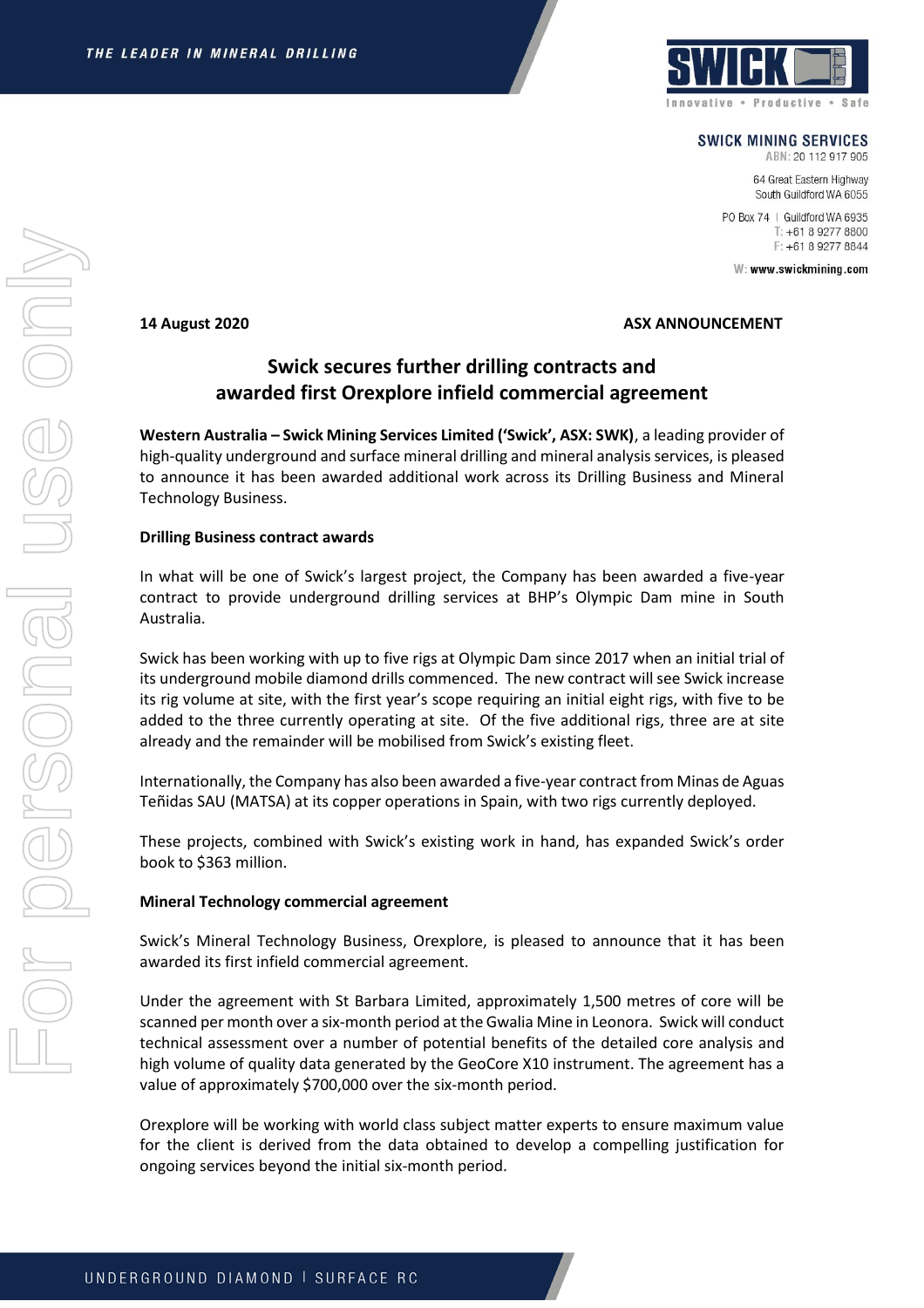Swick expects a formal contract to be signed in the coming weeks and mobilisation of GeoCore X10 instruments housed in a custom-built mobile laboratory to site in September 2020.

**Swick Managing Director Kent Swick said:** "We are delighted to be awarded a long-term contract with BHP at Olympic Dam. Credit goes to our operational team who have delivered outstanding safety performance, and high quality and productive drilling that enabled Swick to secure this long term, high volume work.

"In addition, securing a five-year agreement with a large copper miner MATSA in Spain adds to our ongoing work with Somincor in Portugal along the historic Iberian Pyrite Belt. Our local workforce in that region is highly skilled and they are to be commended for converting a trial into a long-term contract in Spain.

"In the Mineral Technology Business, it is very exciting that we have taken a significant step forward with the award of Orexplore's first infield commercial agreement. We look forward to ensuring the value is extracted from this rich 3D data set and I am confident we can add significant long-term value to the Gwalia Mine and the wider brownfield market."

-ends-

This ASX announcement was authorised for release by the Board of Swick Mining.

#### **About Swick Mining Services:**

Swick Mining Services Ltd (ASX: SWK) is one of Australia's largest mineral drilling contractors, providing high quality underground and surface drilling services to a diverse group of mining houses and across a spread of commodities. The Company has a strong reputation for innovation in rig design and drilling practices that delivers improvements in productivity, safety, versatility and value. Swick has a global presence with Operational revenue from Australia, United States and Europe.

#### **For further information:**

Kent Swick **Grand Communist Communist Communist Communist Communist Communist Communist Communist Communist Communist Communist Communist Communist Communist Communist Communist Communist Communist Communist Communist Comm** 

#### **Media enquiries:**

Adrian Watson FTI Consulting Ph: +61 8 9321 8533

# Managing Director Chief Financial Officer<br>
Ph: +61 8 9277 8800<br>
Ph: +61 8 9277 8800 Ph: +61 8 9277 8800

## **Disclosure Statement:**

These materials include forward looking statements. Forward looking statements inherently involve subjective judgement and analysis and are subject to significant uncertainties, risks and contingencies, many of which are outside of the control of, and may be unknown to, the Company. Actual results and developments may vary materially from those expressed in these materials. The types of uncertainties which are relevant to the Company may include, but are not limited to, commodity prices, political uncertainty, changes to the regulatory framework which applies to the business of the Company and general economic conditions. Given these uncertainties, readers are cautioned not to place undue reliance on such forward-looking statements. Forward looking statements in these materials speak only